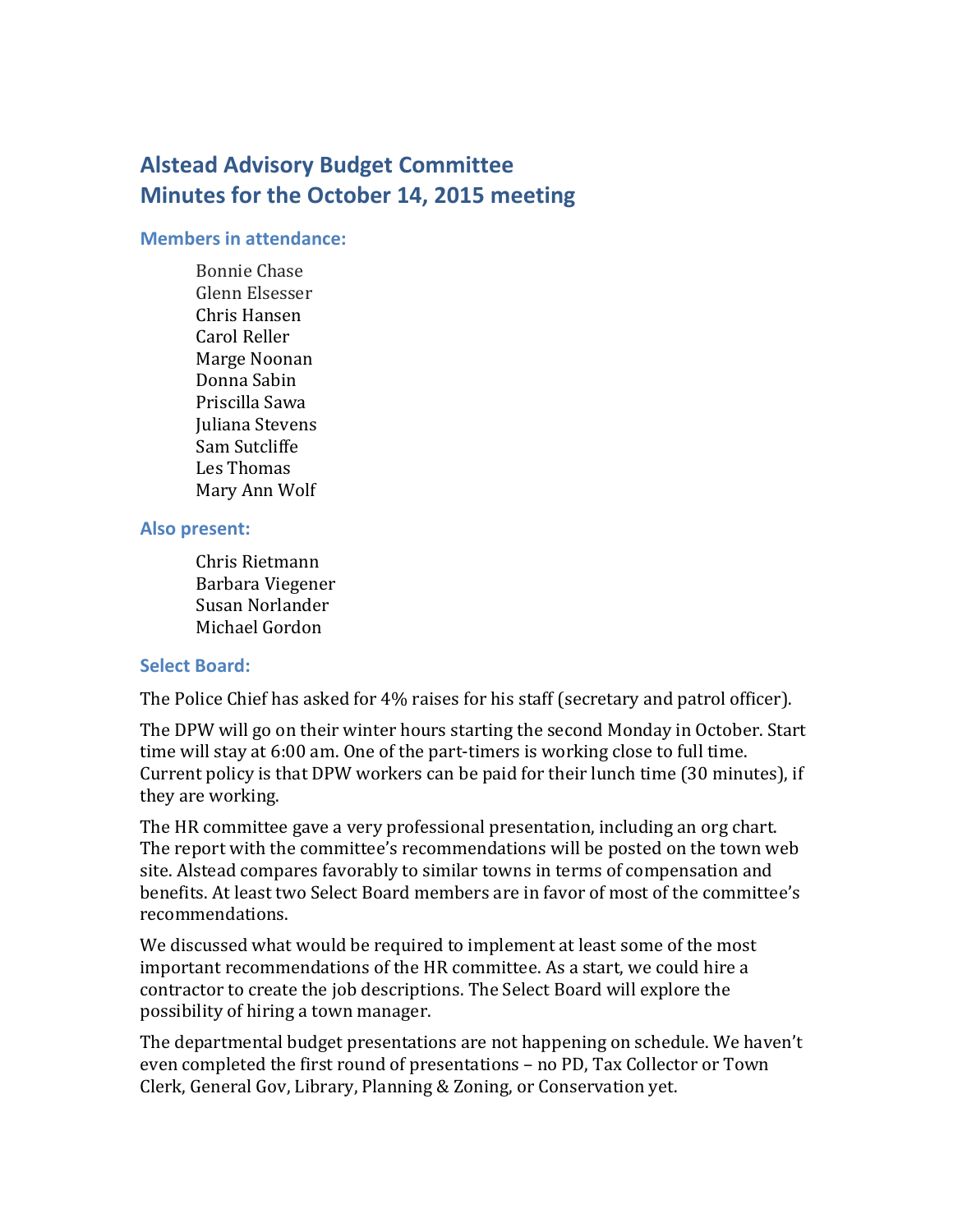The Select Board has not done a line by line review of the budget recently.

# **Quarterly Report committee:**

Nothing this week.

## **EMSG committee:**

The committee is working on getting a spec for the new combo truck. The Select Board needs the spec by the end of the year. We are also working on a presentation justifying the choice of a combo truck. Trying to track down FD equipment from former firefighters.

## **HR committee:**

The committee has finished its work.

## **DPW committee:**

Still working on the budget.

## **Gen Gov committee:**

The committee is working on sorting out the phone bills. The committee will meet with the Select Board soon.

## **Financial Planning/Tools committee:**

Working on getting a price for new software.

#### **Other old business:**

We should add the following to the punch list:

- *Explore ways to run the dump more efficiently*.
- *Figure out how to implement the recommendations of the HR committee*.
- *Do a line by line review of the budget, expenditures, and revenue at least once a month*.

#### **Motions:**

• The meeting minutes of October 7 were approved (7/yes, 0/no, 2/abstentions)

#### **Action items:**

- Mary Ann will send Priscilla the Q3 postcard.
- Donna will make copies of the welfare document.
- Mary Ann will resend the link to the pay-as-you-go video.

## **Next meeting:**

October 21 at 7:00 pm at the Town Offices.